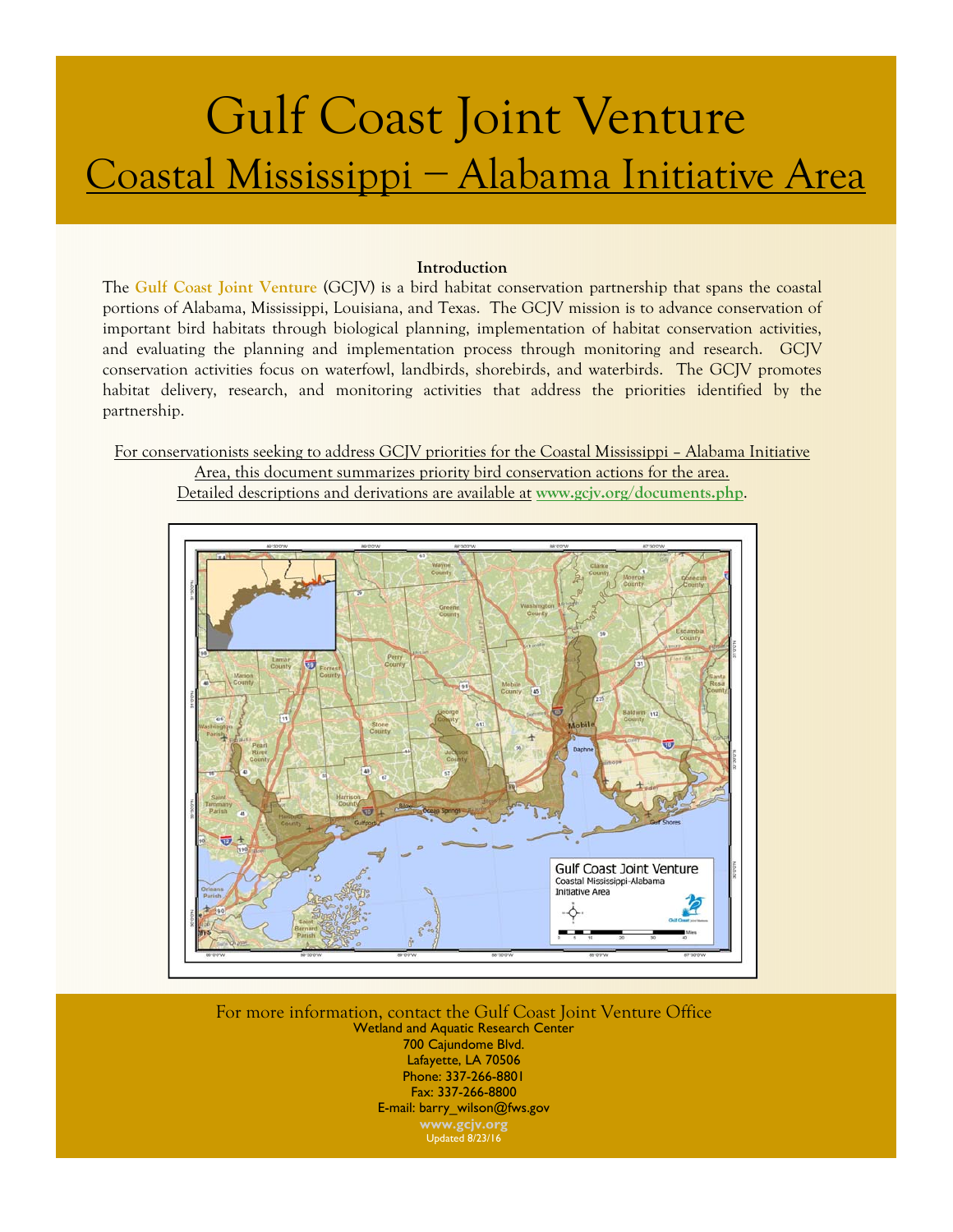# **Waterfowl**

## **Migrating and Wintering Waterfowl**

- Species addressed in GCJV planning: Mallard, Northern Pintail, Gadwall, American Wigeon, Green-winged Teal, Blue-winged Teal, Northern Shoveler, Mottled Duck, Canvasback, Ring-necked Duck, and Greater & Lesser Scaup
- Population Objectives: 40,805 ducks; refer to Table 1 in the **[Coastal Mississippi and Mobile Bay Initiative Area](http://www.gcjv.org/docs/CoastalMSpub.pdf)  Plan** for objectives by species
- Habitat Objectives: Table 1. Habitat objectives for migrating and wintering waterfowl in the Coastal Mississippi − Alabama IA.

| <b>Habitat Type</b>                          | <b>Flooded Acres</b> |
|----------------------------------------------|----------------------|
| <b>Forested Wetlands</b>                     | 137,706              |
| <b>Coastal Marsh</b>                         | NA <sup>1</sup>      |
| <b>Submerged Aquatic Vegetation/Seagrass</b> | NA <sup>1</sup>      |

1 Not yet available.

Biological Foundation: Bio-energetic models yield acreage of foraging habitats necessary to meet dietary demands of population objectives

#### Conservation Activities:

- Minimize saltwater intrusion and enhance productivity of coastal marsh through hydrologic restoration
- Create and promote expansion of coastal marsh through beneficial use of dredge material
- Promote management activities to protect and restore seagrass beds
- Maintain, enhance, or restore resource values of forested wetlands through application of silvicultural practices and hydrologic restoration

#### **[Research Priorities](http://www.gcjv.org/docs/GCJV%20Waterfowl%20Science%20Needs%20Plan%20-%20May%202012.pdf)**:

- Estimate waterfowl foraging values of coastal marsh types
- Quantify movements, habitat use, and foraging ecology of scaup wintering in offshore and inshore waters

### **Breeding Waterfowl**

Priority Species: **[Mottled Duck](http://www.gcjv.org/docs/GCJV MODU Cons Plan.pdf)**

Population Objective: Western Gulf Coast (i.e., GCJVwide) population index of 105,816 individuals, including at least 35,322 in Texas and 70,132 in Louisiana, as measured from Mid-winter Surveys in coastal areas of these states

Habitat Objective: Not yet available

Biological Foundation: Factors limiting recruitment are primary constraints to population growth

#### Conservation Activities:

- Create and restore large blocks of nesting habitat in or adjacent to coastal marsh
- Use hydrologic restoration to maintain low salinity (<6−8 ppt) and enhance the quality of brood-rearing habitats in coastal marsh
- Remove predators in targeted locations

#### Research Priorities:

 Measure the effectiveness of habitat conservation actions to benefit Mottled Duck breeding productivity, including breeding propensity, nest success, and brood survival



Gulf Coast Joint Venture: Coastal Mississippi-Alabama Initiative Area Fact Sheet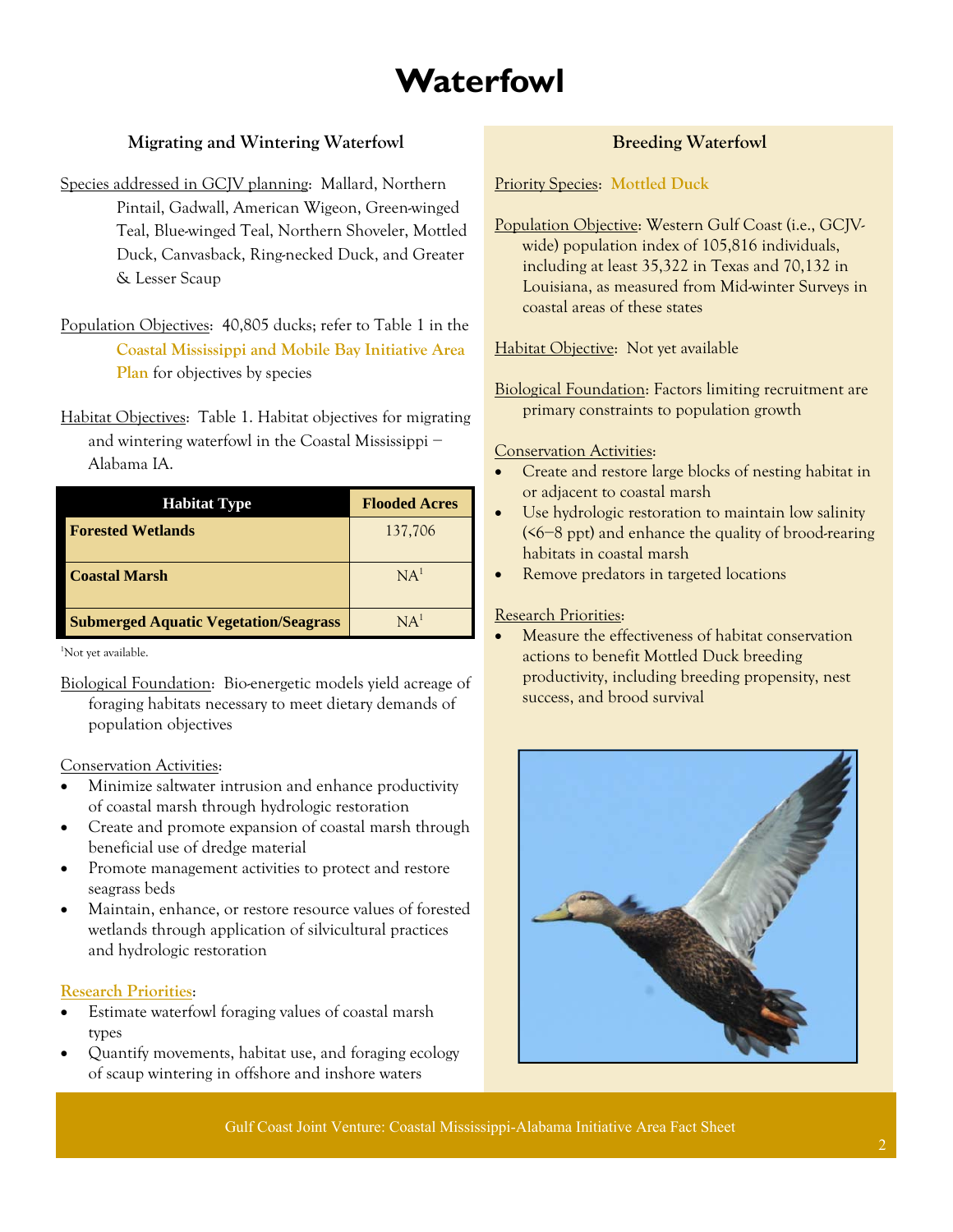# **Landbirds**





#### Priority Landbird Species: **[BCR 37;](http://www.gcjv.org/docs/Coastal_Prairies_BCR37_Landbird_Plan.pdf) [BCR 25, 26, 27](http://gcjv.org/docs/GCJV_BCR25_26_27_landbird_plan_Vers_1.doc)**

#### *Northern Bobwhite*

- Population Objective: BCR 37 240 birds; 20 coveys in MS portion of BCR 37. BCR 27, in Initiative Area – 1,233 birds; 28 coveys in AL and 74 coveys in MS
- Habitat Objective: BCR 37 Improve 240 acres in MS portion; BCR 27 - Initiative Area – 4,711 acres [Improve 2,675 acres in MS (9 acres cropland; 244 acres pasture/ hay; 676 acres rangelands; 1,743 acres pine forest; and 3 acres mixed pine-hardwood forest); Improve 2,036 acres in AL (21 acres cropland; 34 acres pasture/hay; 514 acres rangelands; 1,340 acres pine forest; and 127 acres mixed pine-hardwood forest)]
- Biological Foundation: Acreage of improved cropland, pasture/hay, rangeland, or forest required to produce a covey
- Conservation Activities: Thin and burn pine stands to create ground cover; convert exotic grass to native grass

#### *Loggerhead Shrike*

- Population Objective:Population Objective: 9,638 birds; 6,868 birds during winter (3,536 Resident, 3,332 Migratory) in MS portion of Initiative Area; 2770 birds during winter (1,700 Resident, 1,070 Migratory) in AL portion of Initiative Area.
- Habitat Objective:60,530 acres (38,180 acres in MS portion of Initiative Area; 22,350 acres in AL portion of Initiative Area)
- Biological Foundation: Territory size(s) dictates acreage needed to support population objectives
- Conservation Activities:Preserve native prairie areas; maintain low, thick shrubs in fields (3−10 shrubs or small trees per acre)

#### *Le Conte's Sparrow*

- Population Objective:2,964 birds during winter; (2,748 birds in MS portion of Initiative Area; 216 birds in AL portion of Initiative Area)
- Habitat Objective:2,964 acres; (2,748 acres in MS portion of Initiative Area ; 216 acres in AL portion of Initiative Area)
- Biological Foundation: Winter density estimates dictate acreage needed to support population objectives

Conservation Activities:Manage ≥500 acre blocks of native grassland with burned and unburned areas; prescribed burns should occur on a 3-year rotation

#### *Seaside Sparrow*

Population Objective:65,000 birds in U.S. BCR 37 and GCJV portion of BCR 26; 9,000 birds in Initiative Area

Habitat Objective:650,000 acres in U.S. BCR 37 and GCJV portion of BCR 26; 90,000 acres in Initiative Area

Biological Foundation: Breeding territory size dictates acreage needed to support population objectives

#### Conservation Activities:

- Create and/or restore marsh habitat, in blocks ≥10,000 acres, containing areas of medium height smooth cordgrass, interspersed with ponds, tidal creeks, and bare ground areas
- Plug selected ditches in marshes that have been ditched
- Create marsh-elevation islands, with shallow water bodies and scattered woody shrubs, using dredged material

*Cerulean Warbler, Golden-winged Warbler, and Swainson's Warbler* (migratory suite)

Population Objectives:Not yet available

- Habitat Priorities:Large forest patches (≥10,000 acres) close to the Gulf of Mexico
- Biological Foundation: Theoretical bio-energetic foraging needs of migrating warblers
- Conservation Activities:Maintain, restore, or create large forest patches (≥10,000 acres) along the MS and AL coasts

#### Landbird Research Priorities:

- Test assumptions and refine parameter estimates used in population-habitat models
- Determine suitable grassland patch size, species composition, structure, and landscape habitat matrix needed to support wintering Le Conte's Sparrows
- Identify habitat components of ideal migration stopover habitat
- Assess effectiveness of GCJV priority landbird species planning and management in addressing the needs of other bird species of conservation concern